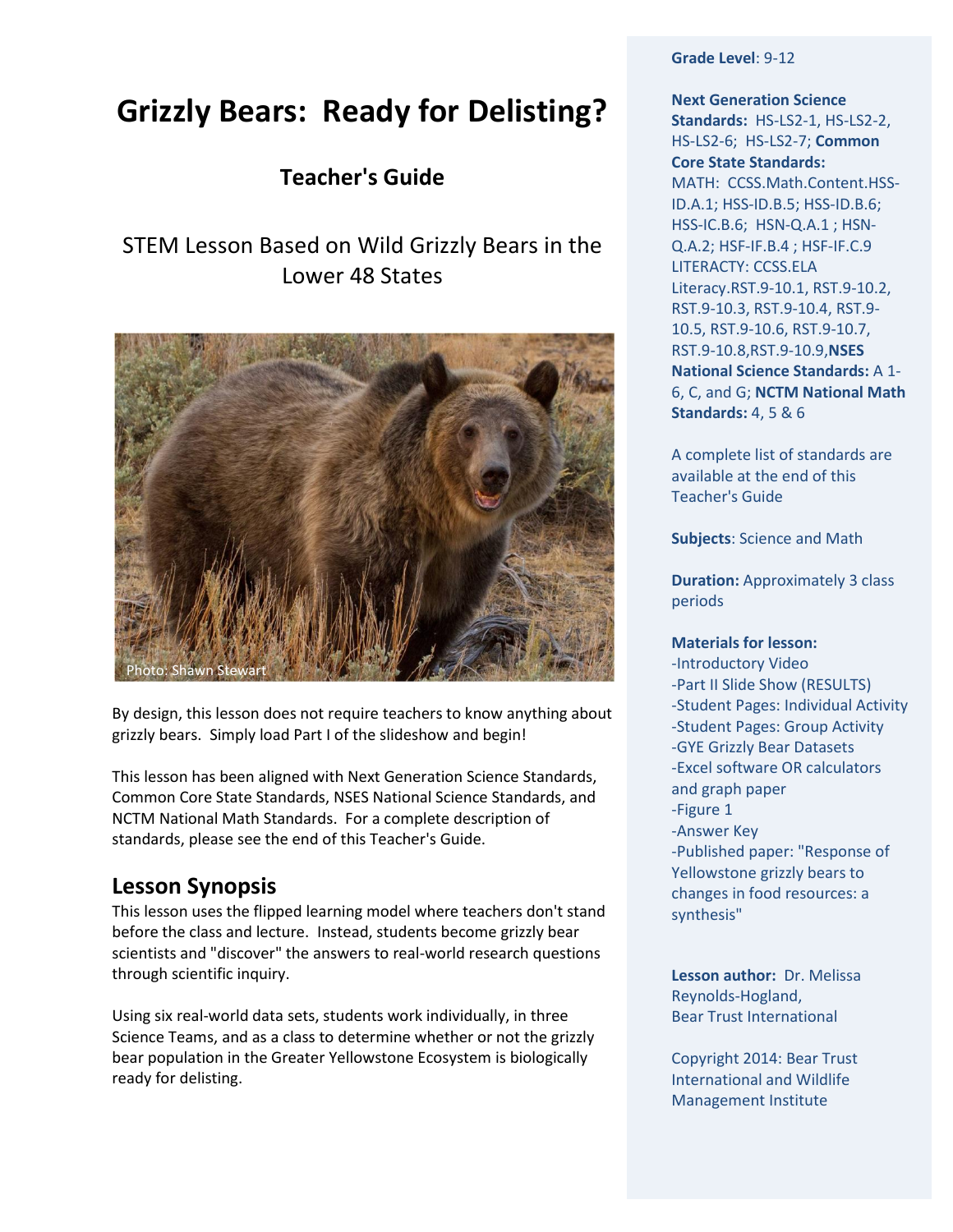# **Grizzly Bears: Ready for Delisting?**

Written by Dr. Melissa-Reynolds Hogland/Bear Trust International Printed by Bear Trust International

# **This lesson is provided at no charge to educators, youth, and the public thanks to the generosity of the following sponsors:**



Copyright © 2014 and 2016 by Bear Trust International and Wildlife Management Institute. All rights reserved. No part of this lesson may be reproduced or transmitted in any form or by any means without written permission from Bear Trust International.

**For the purpose of education, all materials for this lesson are available for free download on the Bear Trust International website: [www.beartrust.org](http://www.beartrust.org/)**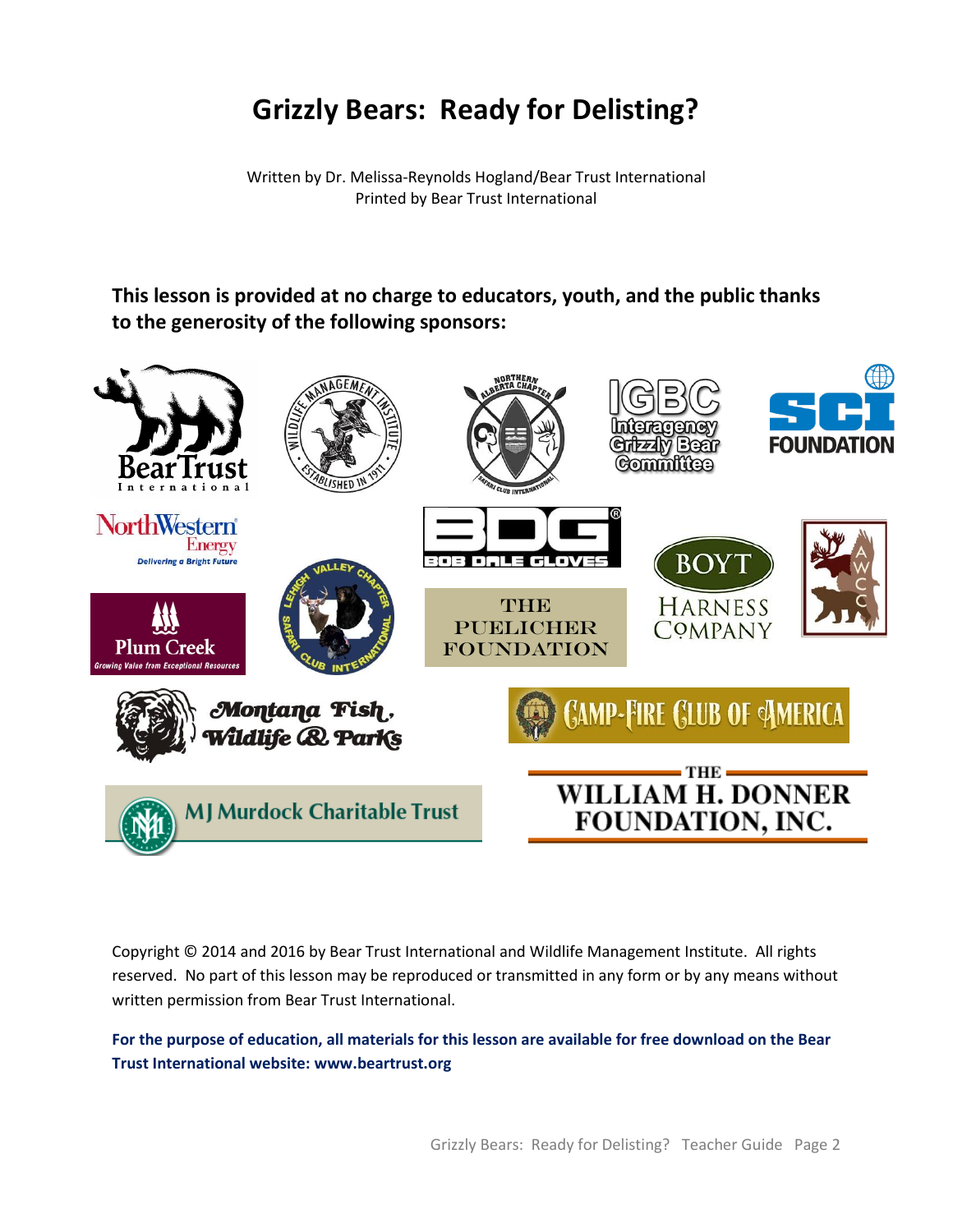# **Lesson Objectives**

- 1. Students will actively participate in the process of scientific discovery, using 6 real-world data sets collected from wild grizzly bears in the Greater Yellowstone Ecosystem (GYE).
- 2. Students will develop hypotheses, develop predictions, analyze predictions using real data, interpret analyses, draw conclusions, and share findings with their peers.
- 3. Students will learn what happens when a listed species is delisted, including the transfer of management from the federal agency back to the state wildlife agencies.
- 4. Students will "discover" which factors are critical to grizzly bear recovery and critically evaluate whether the grizzly bear population in the GYE is biologically ready for delisting, based on the scientific definition of a healthy grizzly bear population.
- 5. Students will calculate lambda (per capita geometric rate of increase of the population) for 2-year time periods, 6-year running averages for mortality limits for population segments, human-caused mortality for population segments, and NChao2 (all equations are provided). Students will create line and bar graphs and critically evaluate/interpret graphs and tables.
- 6. Students will understand that effective conservation of wild grizzly bears requires cooperation among a wide variety of stakeholders; an engaged citizenry (the public) has been and continues to be essential to the stewardship of fish and wildlife.
- 7. Students will use equations (all equations are provided) and real-world data to calculate missing information in tables, graph the data, and analyze/interpret results.
- 8. Students will hone skills in communication as they engage in a range of collaborative discussions (in groups and as a classroom).
- 9. Students will present findings to their peers, emphasizing important facts with relevant evidence.
- 10. Students will work individually and cooperatively as they solve problems, construct explanations, hone critical thinking skills, and design solutions.

# **Acknowledgements**

Special thanks to Dr. Chris Servheen (Grizzly Bear Recovery Coordinator), Colleen Matt (Wildlife Management Institute) Laurie Wolf (MT WILD), and Derek Goldman (Endangered Species Coalition) for their comments on an early draft of this lesson plan, which significantly helped improve the quality of the final version. Special thanks also to Kevin Frey (Montana FWP Grizzly Bear Management Specialist who is part of the IGBST) who helped us locate the data that were used as part of this lesson. Kevin also provided useful insights into how data were collected and analyzed.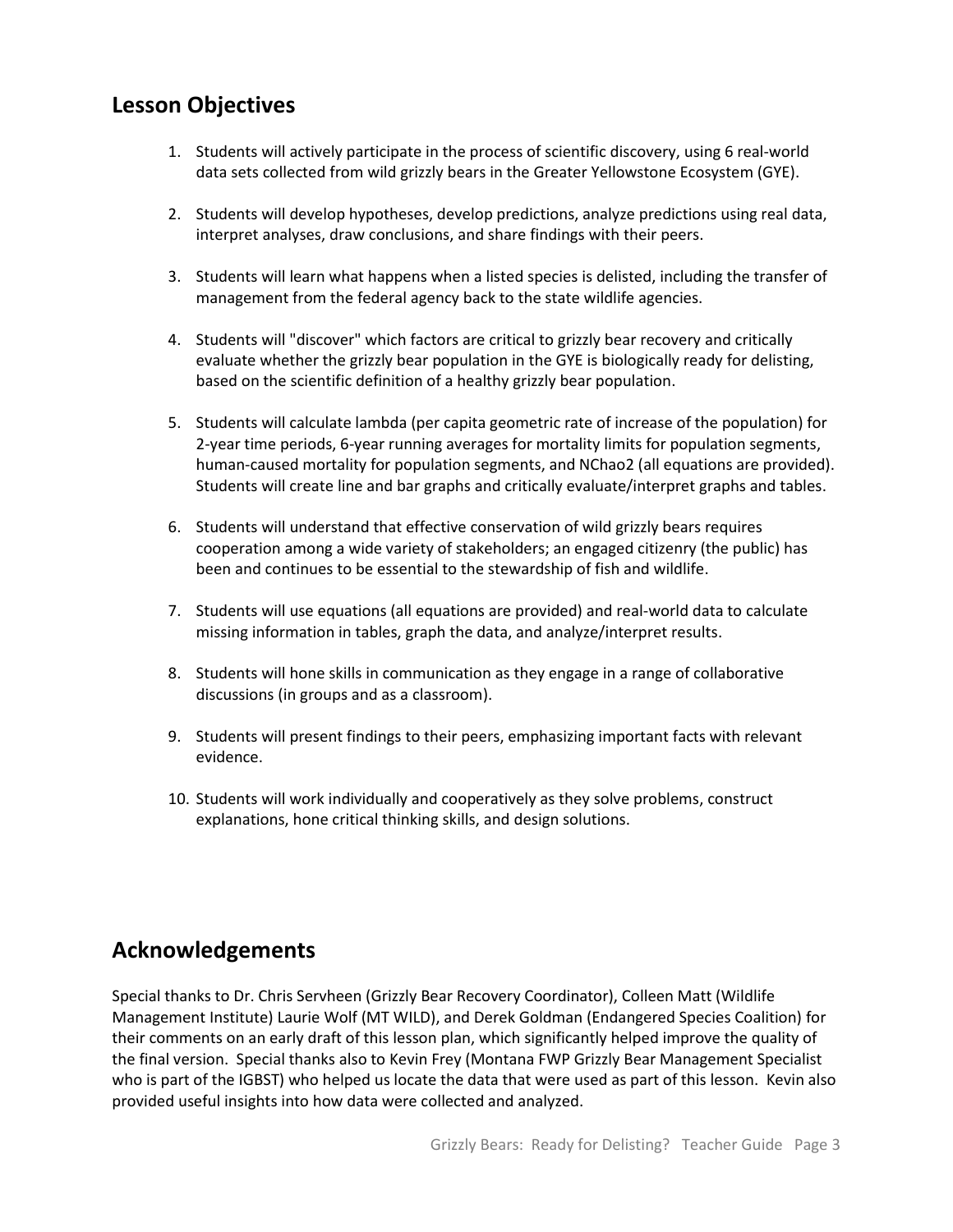# **Lesson Materials**

All lesson materials are available for free download on Bear Trust International's website: **www.beartrust.org**

- Introductory Video: *Grizzly Bears: Ready for Delisting?*
- PART II Slideshow with RESULTS
- Teacher Guide (i.e., the guide you are reading)
- Student Pages: Individual Activity (2 versions)
	- o Version A: Relatively more challenging for students (see "Procedure" below for details)
	- o Version B: Relatively less challenging for students (see "Procedure" below for details)
- Excel Data File with 6 Datasets included; there are 2 versions that correspond with the 2 versions of "Student Pages: Individual Activity"
	- o Version A\_GYE Grizzly Bear Data Sets (relatively more challenging)
	- $\circ$  Version B GYE Grizzly Bear Data Sets (all cell values in the spreadsheets are filled in)
- Figure 1
- Student Pages: Group Activity\_Team 1
- Student Pages: Group Activity Team 2
- Student Pages: Group Activity\_Team 3
- Answer Key, which provides all graphs and cell values in datasets
- Excel graphing software, or graph paper and calculators for each student
- For optional extension lesson: published paper entitled "Response of Yellowstone grizzly bears to changes in food resources: a synthesis", by the Interagency Grizzly Bear Study Team

# **Lesson Procedure**

**1.** Show your students the Introductory Video: "Grizzly Bears: Ready for Delisting?"

You can either present the video to the entire class, or assign it as homework.

**2.** At the conclusion of the video, hand out " Student Pages: Individual Activity" to each student and provide each student the Excel File "GYE Grizzly Bear Data Sets".

For this part of the lesson, you may chose to use Version A or Version B.

**Version A:** This version is designed to provide a more challenging experience for students. "Version A GYE Grizzly Bear Data Sets" is an excel file that includes 6 data sets. In the "Version A Student Pages: Individual Activity", students are provided instructions on how to calculate missing values in the datasets (all equations are provided) and create graphs using the data.

**Version B:** The "Version B GYE Grizzly Bear Data Sets" is an excel file that includes 6 data sets (datasets can be provided as pdfs if requested). **There are no missing values in these data sets so students are NOT expected to do calculations.** In the "Version B Student Pages: Individual Activity", students are provided instructions on how to graph data in each of the 6 datasets.

The **answer key** for teachers includes missing cell values and graphs for both Version A and Version B.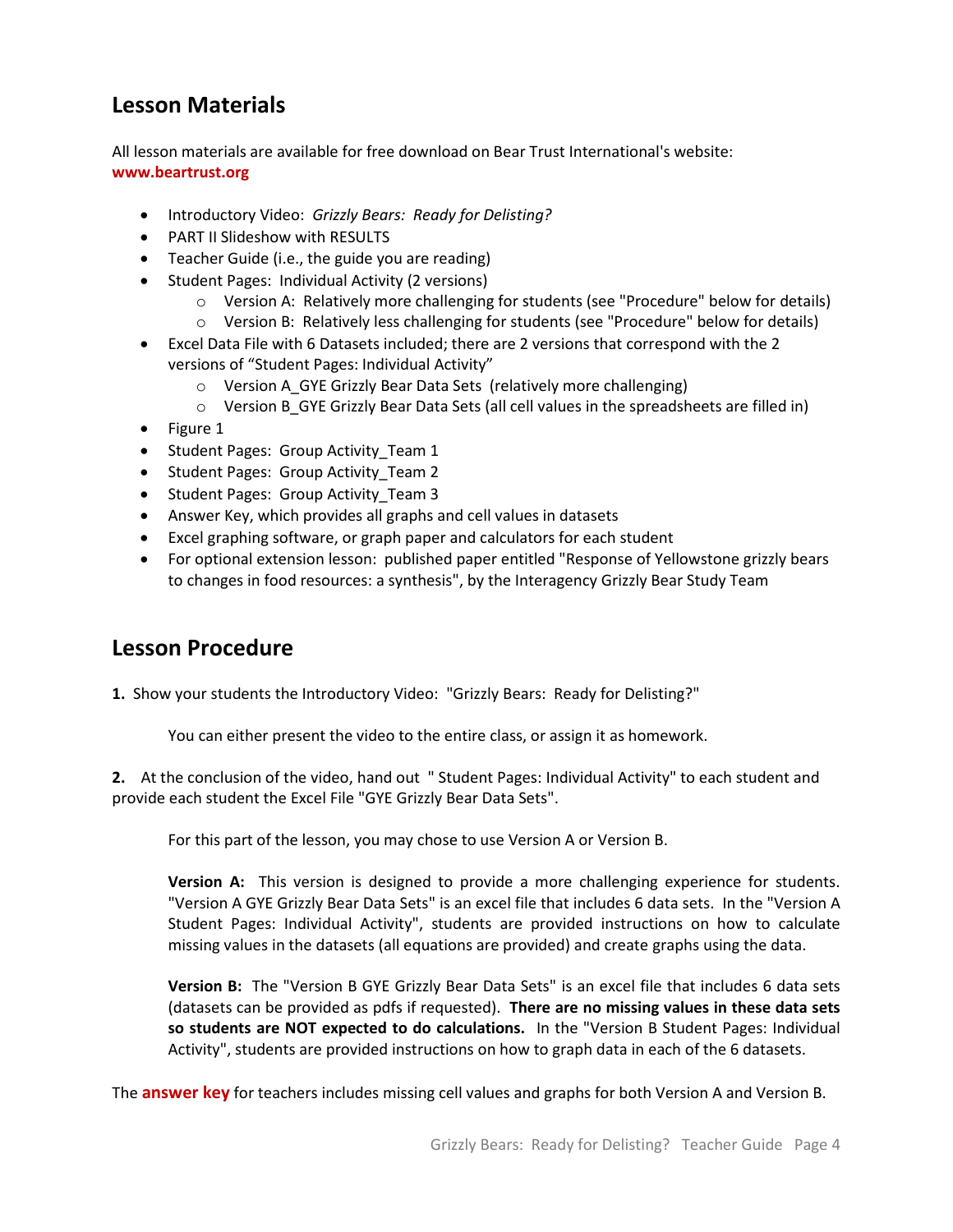Note: this lesson is specifically designed using the flipped learning model. Rather than asking teachers to lecture, we ask students to discover the answers and to teach each other through group presentations. As such, most of the informational content (including definitions and explanations for why grizzly bear scientists use one method) are included in the STUDENT PAGES: GROUP ACTIVITY and in the Datasets. In each of the 6 Datasets, definitions are provided for column headings and for other terms. As part of the group activity, each group is instructed to prepare a presentation about their Recovery Criteria, **to include definitions and explanations** that the other Science Teams might not already know.

Please note that the Student Pages: Individual Activity is specifically designed to be an individual activity so that each student has equal opportunity to work through **all** of the real-world datasets. Each student should work through his/her Individual Student Pages alone. You may wish to assign this portion as homework. Let your students know that during the next class period they need to come prepared with their datasets filled in and/or created graphs. They will likely have questions about parts of the data and why they were instructed to create some graphs. That's okay. The answers will be revealed during the Student Group activity.

**3.** When all students have individually completed their "Student Pages: Individual Activity" and worked through their Datasets, place your students into 3 groups. Each group will be one of three Grizzly Bear Science Teams. Group 1 will be Grizzly Bear Science Team #1, responsible for Demographic Recovery Criterion #1. Group 2 will be Grizzly Bear Science Team #2, responsible for Demographic Recovery Criterion #2, and Group 3 will be Grizzly Bear Science Team #3, responsible for Demographic Recovery Criterion #3.

**4.** Hand out the appropriate "Student Pages: Group Activity" to every member in each group (Team 1, Team 2, Team 3). Tell your students that each group is now a Science Team in charge of one of the Demographic Recovery Criteria for the GYE grizzly bears. For example, Group 1 is the Science Team in charge of Demographic Recovery Criterion #1. Tell students that they need to work in their groups to work through their Student Pages: Group Activity. Tell each Science Team that they will be preparing a presentation about their Demographic Recovery Criterion, which they will present to the class (all instructions for this step are included in the "Student Pages: Group Activity").

Go around to each group and make sure they have created the correct graphs (look in the excel file "Answer Key", which provides graphs for all 6 Datasets). If their graphs are not correct, help them complete the graphs to ensure they have the correct results from which to draw conclusions and present findings.

In their "Student Pages: Group Activity", each Science Team is provided instructions about what information they should include in their presentation.

**5.** Ask each Team to give their presentation. Have Science Team 1 go first, then Science Team 2, then Science Team 3.

**6.** After all three Science Teams have given their presentations, ask your students to work as a class to determine whether or not the grizzly bear population in the Greater Yellowstone Ecosystem is biologically ready for delisting based on the combined scientific results from all 3 Science Teams.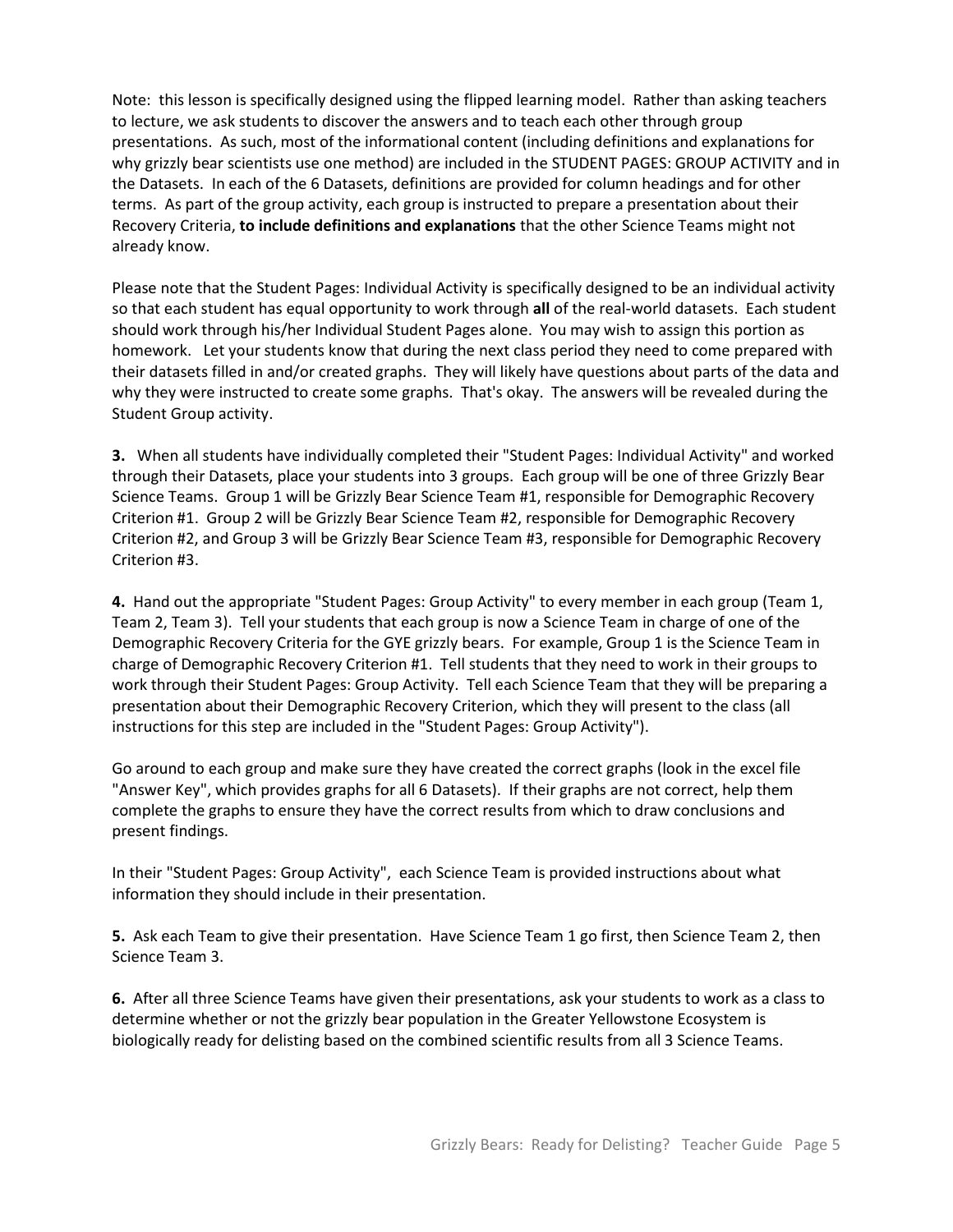**7.** Next, show the class "Part II Slideshow with RESULTS". In this slideshow, students will see some of the graphs they were asked to create so that they can compare their findings with those of the Interagency Grizzly Bear Study Team. They will also learn more about grizzly bear habitat, including important foods that are monitored as part of the Habitat Recovery Criteria.

**8.** As an optional extension lesson, you can ask your students to participate in a mock stakeholder meeting. For this extension lesson, the teacher will evenly divide students into stakeholder groups. Each stakeholder group will be responsible for understanding its position on grizzly bear conservation in Montana, and what they think will happen when the grizzly bear is delisted.

During the mock stakeholder meeting, the teacher serves as the meeting coordinator and the first thing you should say at the beginning of the stakeholder meeting is, "Since this is our first stakeholder meeting, we will spend most of the time talking about stakeholder issues. Each stakeholder will have 3 minutes to present his/her case. Then we will open the floor to discussion".

9. As an optional extension lesson, you can ask your students to read the published paper, "Response of Yellowstone grizzly bears to changes in food resources: a synthesis". This paper provides detailed information about the study that was done to evaluate whether or not GYE grizzly bears have been effected by the decline of whitebark pine seeds. Part II of the slideshow introduces this topic, which is directly related to the reason the 9th District Court re-listed the GYE grizzly bear population in 2009.

# **Background Information for Teachers**

Prior to the 1800's, grizzly bears ranged from Alaska to Mexico and as far east as the western shores of Hudson Bay. In the Lower 48 states alone, there was an estimated 50,000 grizzly bears. By 1975, less than 1,000 grizzly bears remained in the lower 48 states, occupying less than 2% of their former range. In 1975, the US Fish and Wildlife Service listed the grizzly bear in the lower 48 states as Threatened under the Endangered Species Act (ESA). At that point, grizzly bears in the lower 48 states were placed under federal protection.

The goal of the ESA is to recover species back to the point where they no longer need federal protection.

When a species is listed as Threatened or Endangered, management is moved from the state wildlife agencies to the federal US Fish and Wildlife Service. Before any listed species or population can be delisted, the US Fish and Wildlife Service evaluates the following 5 factors:

1. Is there a present or threatened destruction, modification, or curtailment of its habitat or range?

2. Is there overutilization for commercial, recreational, scientific or educational purposes?

- 3. Is there disease or predation?
- 4. Is there inadequacy of existing regulatory mechanisms?

5. Are there other natural or human-caused factors affecting the population's continued existence?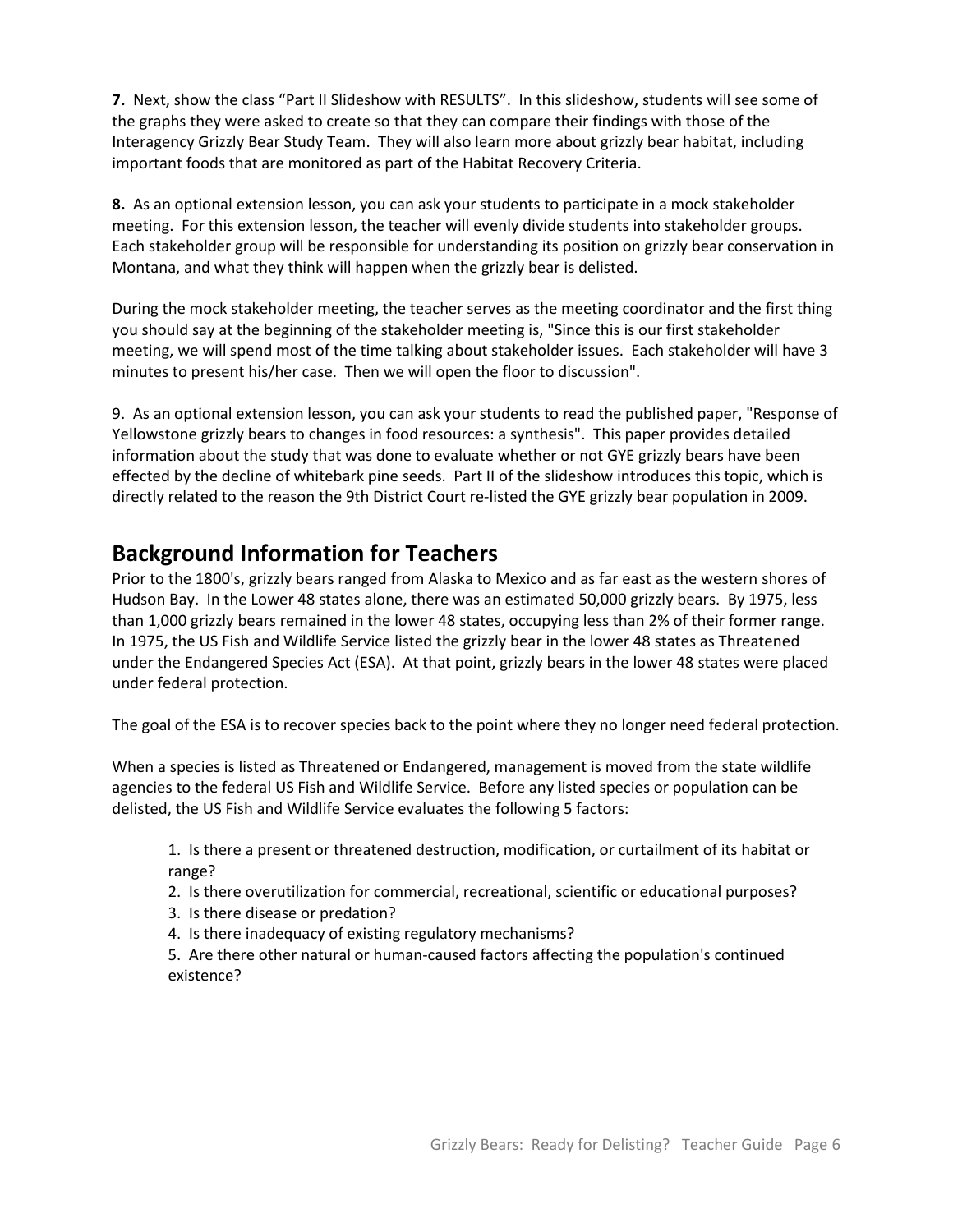Regarding the grizzly bears in the Lower 48 states, the US Fish and Wildlife Service hired Dr. Chris Servheen in 1981 to serve as the grizzly bear recovery coordinator. In 1982, the first grizzly bear Recovery Plan was completed, which identified 6 Grizzly Bear Recovery Zones in the lower 48 states:

1) North Cascades Recovery Zone 2) Selkirks Recovery Zone 3) Cabinet-Yaak Recovery Zone 4) Northern Continental Divide Ecosystem Recovery Zone 5) Bitterroot Recovery Zone 6) Greater Yellowstone Ecosystem Recovery Zone

In 1983, the **Interagency Grizzly Bear Committee** (**IGBC**) was formed to help ensure the recovery of viable grizzly bear populations and their habitats in the lower 48 states through interagency cooperation. The **IGBC** includes top level federal, state, and Canadian representatives from the following agencies: US Forest Service, National Park Service, Bureau of Land Management, US Fish and Wildlife Service, US Geological Service, Park Canada, Montana Fish Wildlife and Parks, Idaho Fish and Game, Wyoming Game and Fish Department, Washington Department of Fish and Wildlife, and, Provinces of Alberta and British Columbia.

The group responsible for collecting, managing, analyzing, and distributing information about grizzly bears in the GYE is the **Interagency Grizzly Bear Study Team** (**IGBST**).

The responsibilities of the **IGBST** are:

1) conduct short and long term research projects addressing needs for bear management 2) monitor the bear population, including status and trend, numbers, reproduction, and mortality

3) monitor grizzly bear habitats, foods, and impacts on humans

4) provide technical support to agencies and other groups responsible for immediate and long term management of grizzly bears in the GYE

**The distinction between the IGBC and the IGBST**: the **IGBC** is the group of high level managers charged with implementing the recovery plan for grizzly bears in all 6 Grizzly Bear Recovery Zones. They meet twice annually. The Interagency Grizzly Bear Study Team (**IGBST**) does the hands-on research, monitoring, and analyses of data for the grizzly bear population in the GYE Recovery Zone. Members of the IGBST include scientists with USGS and USFS and bear managers from Montana Fish Wildlife and Parks, Idaho Fish and Game, and Wyoming Game and Fish Department.

Before the grizzly population in the GYE can be considered for delisting, it must meet the following **3 Demographic Recovery Criteria:** 

### **Demographic Recovery Criterion 1**

"Because 48 adult females with cubs of the year is equivalent to a population of approximately 500 total individuals (IGBC, p. 43), we are establishing a target number of 48 adult females of the year. This target number shall not go below 48 for any two consecutive years. For genetic reasons (Miller and Waits 2003, p. 4338) it is desirable that the total population of grizzly bears in the GYA be maintained above 400 bears. To assure that this goal is met and in order to adopt a conservative approach, the total population will be maintained at or above 500 grizzly bears. The estimate of 48 adult females with cubs of the year will be calculated by the IGBST based on model averaging described in the Supplement to the Reassessing Methods Document (IGBST 2006, pp.2-10)."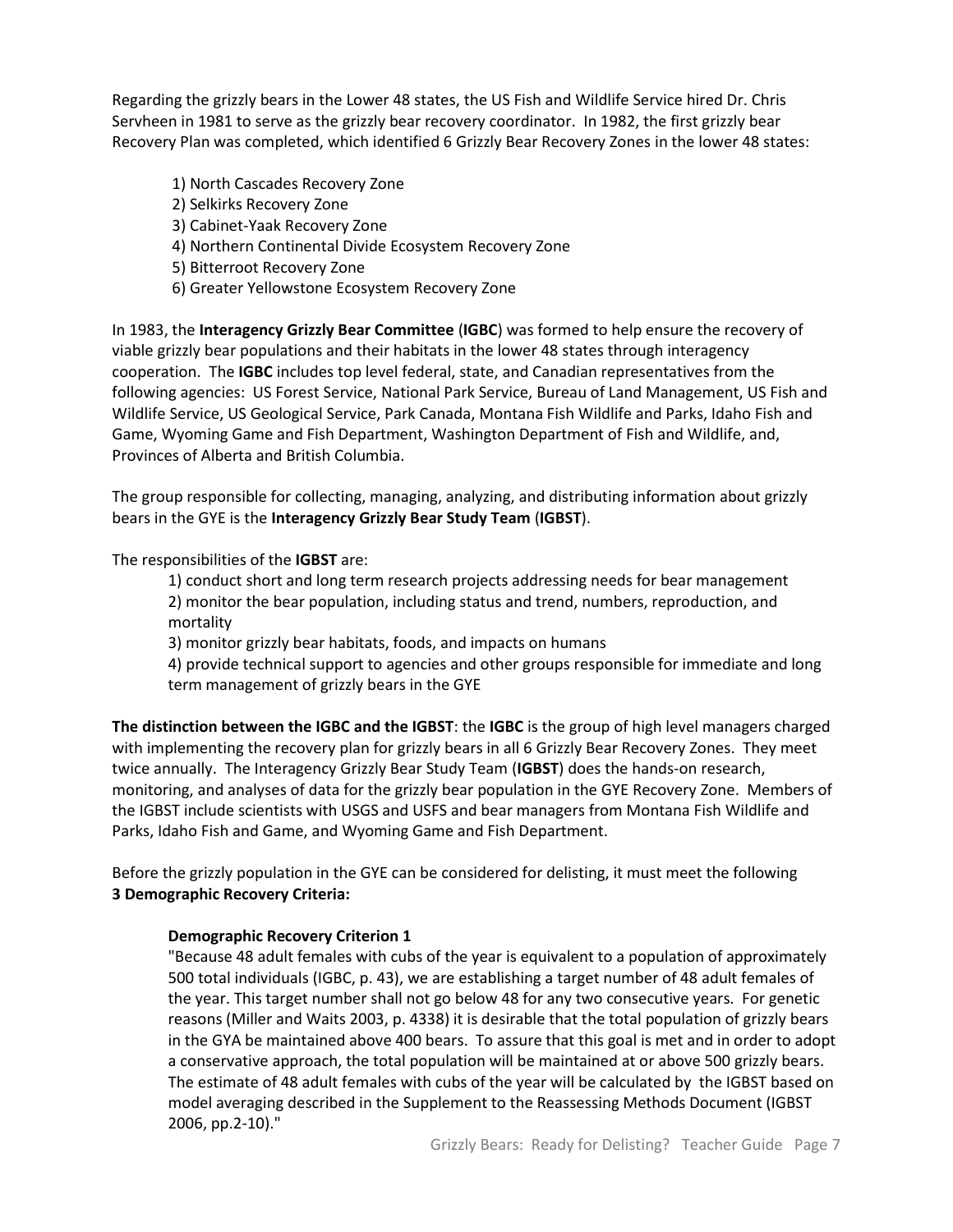#### **Demographic Recovery Criterion 2**

"Sixteen of 18 bear management units within the Recovery Zone must be occupied by females with young, with no two adjacent bear management units unoccupied, during a 6-year sum of observations. This criterion is important as it ensures that reproductive females occupy the majority of the Recovery Zone and are not concentrated in one portion of the ecosystem."

#### **Demographic Recovery Criterion 3**

"For independent females (at least 2 years old), the current annual mortality limit, not to be exceeded in 2 consecutive years and including all sources of mortality, is 9 percent of the total number of independent females. For independent males (at least 2 years old), the current annual mortality limit not to be exceeded in 3 consecutive years and including all sources of mortality, is 15 percent of the total number of independent males. For dependent young (less than 2 years old), the current annual mortality limit, not to be exceeded in 3 consecutive years and including only known and probable human caused mortalities, is 9 percent of the total number of dependent young."

### **In 2007, the Recovery Plan for the GYE grizzly bear population was amended to also include 3 Habitat Recovery Criteria:**

#### **Habitat Recovery Criterion 1**

"Secure habitat standard: The percentage of secure habitat within each bear management subunit must be maintained at or above levels that existed in 1998. Temporary and permanent changes are allowed under specific conditions..".

Specific conditions are listed in the "Supplement to the Grizzly Bear Recovery Plan" signed in 2007.

#### **Habitat Recovery Criterion 2**

**"**Developed site standard: The number and capacity of developed sites within the Recovery Zone will be maintained at or below the 1998 level with the following exceptions: any proposed increase, expansion, or change of use of developed sites from the 1998 baseline in the Recovery Zone will be analyzed, and potential detrimental and positive impacts documented through biological evaluation or assessment by action agency.

A developed site includes but is not limited to sites on public land developed or improved for human use or resource development such as campgrounds, trailheads, lodges, administrative sits, service stations, summer homes, restaurants, visitor centers, and permitted resources development sites such as oil and gas exploratory wells, production wells, plans of operation for mining activities, work camps, etc."

#### **Habitat Recovery Criterion 3**

"Livestock allotment standard: Inside the Recovery Zone, no new active commercial livestock grazing allotments will be created and there will be no increases in permitted sheep Animal Months (AMs) from the identified 1998 baseline. Existing sheep allotments will be monitored, evaluated, and phased out as the opportunity arises with willing permittees."

Please note that the data-rich component of this lesson focuses on the DEMOGRAPHIC RECOVERY CRITERIA. The HABITAT RECOVERY CRITERIA are presented in this lesson, and specific habitat studies are discussed in Part II of the slideshow, but data about grizzly bear habitat are not provided in this lesson.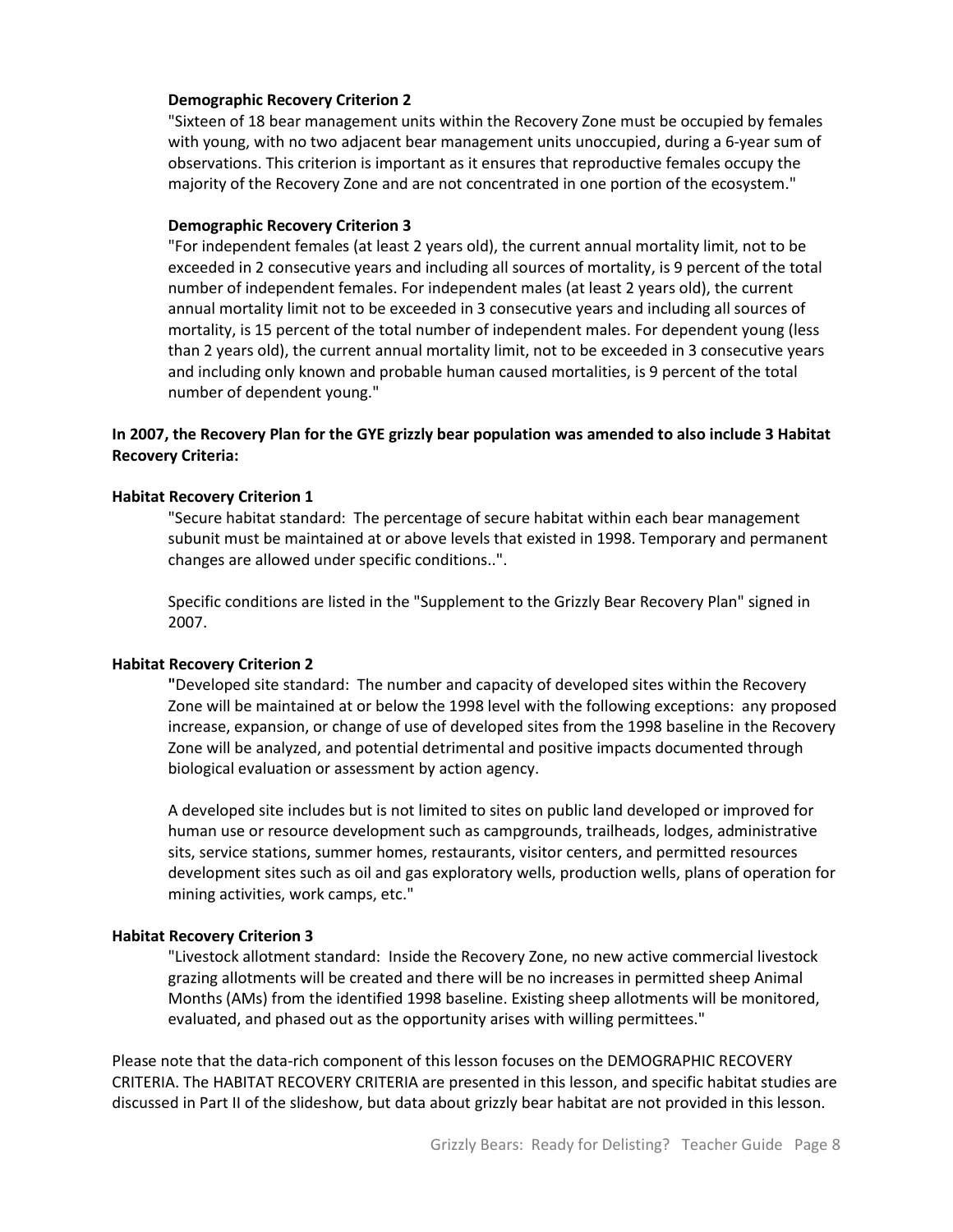### **Grizzly Bear Listing Status (as of April 2016)**

Thanks to ESA protection and hard work by the Interagency Grizzly Bear Committee and others, in **2007** the US Fish and Wildlife Service **DELISTED** the population of grizzly bears in the Greater Yellowstone Ecosystem. In **2009**, a federal court overturned the 2007 delisting and the grizzly bear population in the Greater Yellowstone Ecosystem was **RELISTED** as a Threatened species. In 2011, the US Court of Appeals upheld the 2009 decision. In March, **2016**, the US Fish and Wildlife Service **PROPOSED DELISTING** the grizzly bear population in the GYE.

#### **Students as Scientists**

Your students will be using real-world demographic data collected by the IGBST to determine whether the grizzly bear population in the GYE is biologically ready for delisting, based on science. All data and results used in this lesson were extracted from real data provided in 22 different annual reports published by the Interagency Grizzly Bear Study Team for years 1991-2014.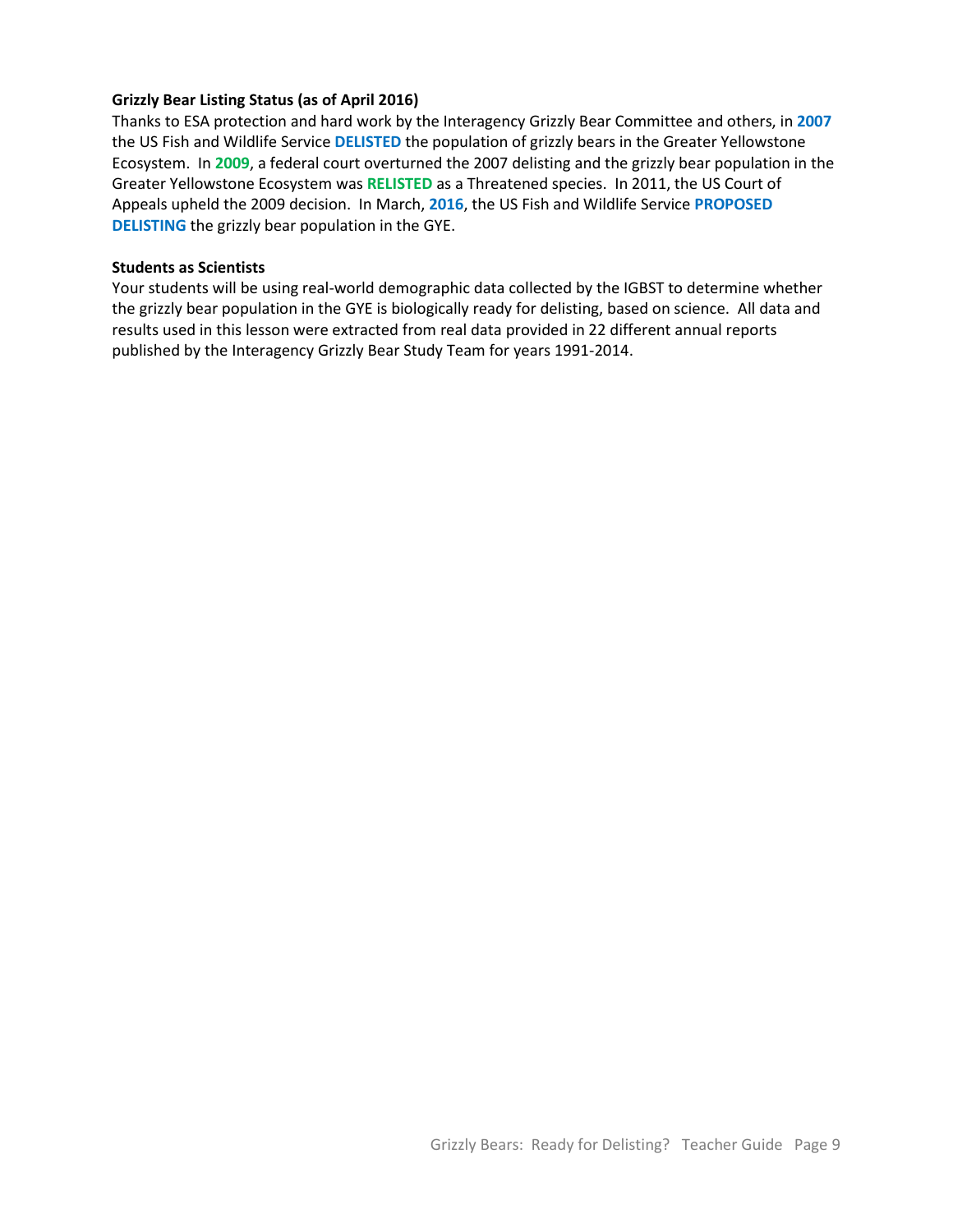# **Next Generation Science Standards: High School**

### **Performance Expectations:**

HS-LS2-1: Use mathematical and/or computational representations to support explanations of factors that affect carrying capacity of ecosystems at different scales

HS-LS2-2: Use mathematical representations to support and revise explanations based on evidence about factors affecting biodiversity and populations in ecosystems of different scales

HS-LS2-6 : Evaluate claims, evidence, and reasoning that the complex interactions in ecosystems maintain relatively consistent numbers and types of organisms in stable conditions, but changing conditions may result in a new ecosystem

HS-LS2-7: Design, evaluate, and refine a solution for reducing the impacts of human activities on the environment and biodiversity

### **Science and Engineering Practices:**

Asking questions and Defining Problems

Developing and Using Models

Using Mathematics and Computational Thinking

Constructing Explanations and Designing Solutions

Engaging in Argument from Evidence

### **Disciplinary Core Ideas:**

Interdependent Relationships in Ecosystems

Developing Possible Solutions

### **Crosscutting Concepts:**

Cause and Effect

Stability and Change

# **Common Core State Standards: Math**

[CCSS.Math.Content.HSS-ID.A.1:](http://www.corestandards.org/Math/Content/HSS/ID/A/1) Represent data with plots on the real number line (dot plots, histograms, and box plots).

[CCSS.Math.Content.HSS-ID.B.5:](http://www.corestandards.org/Math/Content/HSS/ID/B/5) Summarize categorical data for two categories in two-way frequency tables. Interpret relative frequencies in the context of the data (including joint, marginal, and conditional relative frequencies). Recognize possible associations and trends in the data.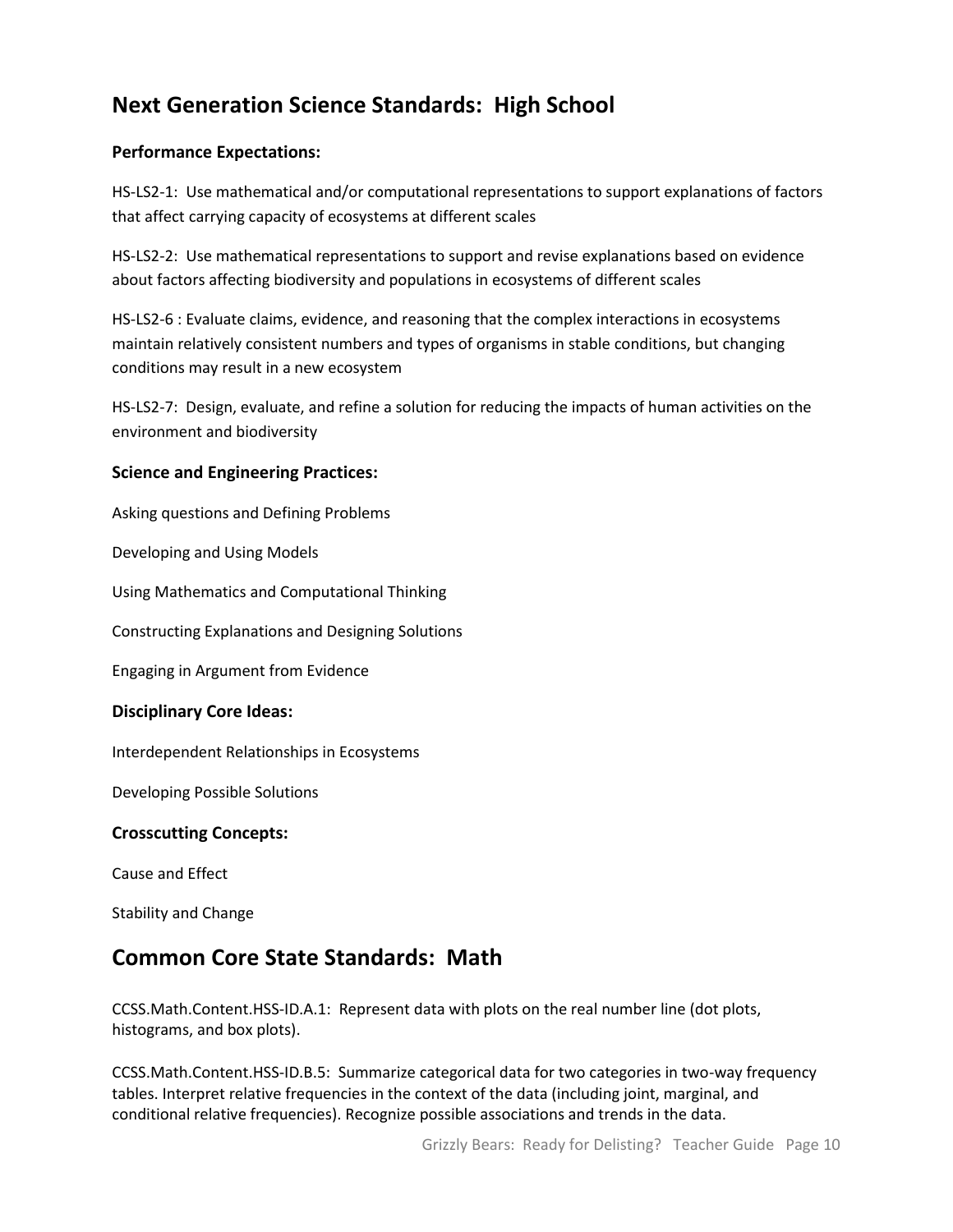[CCSS.Math.Content.HSS-ID.B.6:](http://www.corestandards.org/Math/Content/HSS/ID/B/6) Represent data on two quantitative variables on a scatter plot, and describe how the variables are related.

[CCSS.Math.Content.HSS-IC.B.6:](http://www.corestandards.org/Math/Content/HSS/IC/B/6) Evaluate reports based on data.

[CCSS.Math.Content.HSN-Q.A.1:](http://www.corestandards.org/Math/Content/HSN/Q/A/1) Use units as a way to understand problems and to guide the solution of multi-step problems; choose and interpret units consistently in formulas; choose and interpret the scale and the origin in graphs and data displays.

[CCSS.Math.Content.HSN-Q.A.2:](http://www.corestandards.org/Math/Content/HSN/Q/A/2) Define appropriate quantities for the purpose of descriptive modeling.

[CCSS.Math.Content.HSF-IF.B.4:](http://www.corestandards.org/Math/Content/HSF/IF/B/4) For a function that models a relationship between two quantities, interpret key features of graphs and tables in terms of the quantities, and sketch graphs showing key features given a verbal description of the relationship

[CCSS.Math.Content.HSF-IF.C.9:](http://www.corestandards.org/Math/Content/HSF/IF/C/9) Compare properties of two functions each represented in a different way (algebraically, graphically, numerically in tables, or by verbal descriptions).

# **Common Core State Standard Connections: Literacy**

[CCSS.ELA-Literacy.RST.9-10.1:](http://www.corestandards.org/ELA-Literacy/RST/9-10/1/) Cite specific textual evidence to support analysis of science and technical texts, attending to the precise details of explanations or descriptions.

[CCSS.ELA-Literacy.RST.9-10.2:](http://www.corestandards.org/ELA-Literacy/RST/9-10/2/) Determine the central ideas or conclusions of a text; trace the text's explanation or depiction of a complex process, phenomenon, or concept; provide an accurate summary of the text.

[CCSS.ELA-Literacy.RST.9-10.3:](http://www.corestandards.org/ELA-Literacy/RST/9-10/3/) Follow precisely a complex multistep procedure when carrying out experiments, taking measurements, or performing technical tasks, attending to special cases or exceptions defined in the text

[CCSS.ELA-Literacy.RST.9-10.4:](http://www.corestandards.org/ELA-Literacy/RST/9-10/4/) Determine the meaning of symbols, key terms, and other domainspecific words and phrases as they are used in a specific scientific or technical context

[CCSS.ELA-Literacy.RST.9-10.5:](http://www.corestandards.org/ELA-Literacy/RST/9-10/5/) Analyze the structure of the relationships among concepts in a text, including relationships among key terms (e.g., *force, friction, reaction force, energy*).

[CCSS.ELA-Literacy.RST.9-10.6:](http://www.corestandards.org/ELA-Literacy/RST/9-10/6/) Analyze the author's purpose in providing an explanation, describing a procedure, or discussing an experiment in a text, defining the question the author seeks to address.

[CCSS.ELA-Literacy.RST.9-10.7:](http://www.corestandards.org/ELA-Literacy/RST/9-10/7/) Translate quantitative or technical information expressed in words in a text into visual form (e.g., a table or chart) and translate information expressed visually or mathematically (e.g., in an equation) into words.

[CCSS.ELA-Literacy.RST.9-10.8:](http://www.corestandards.org/ELA-Literacy/RST/9-10/8/) Assess the extent to which the reasoning and evidence in a text support the author's claim or a recommendation for solving a scientific or technical problem.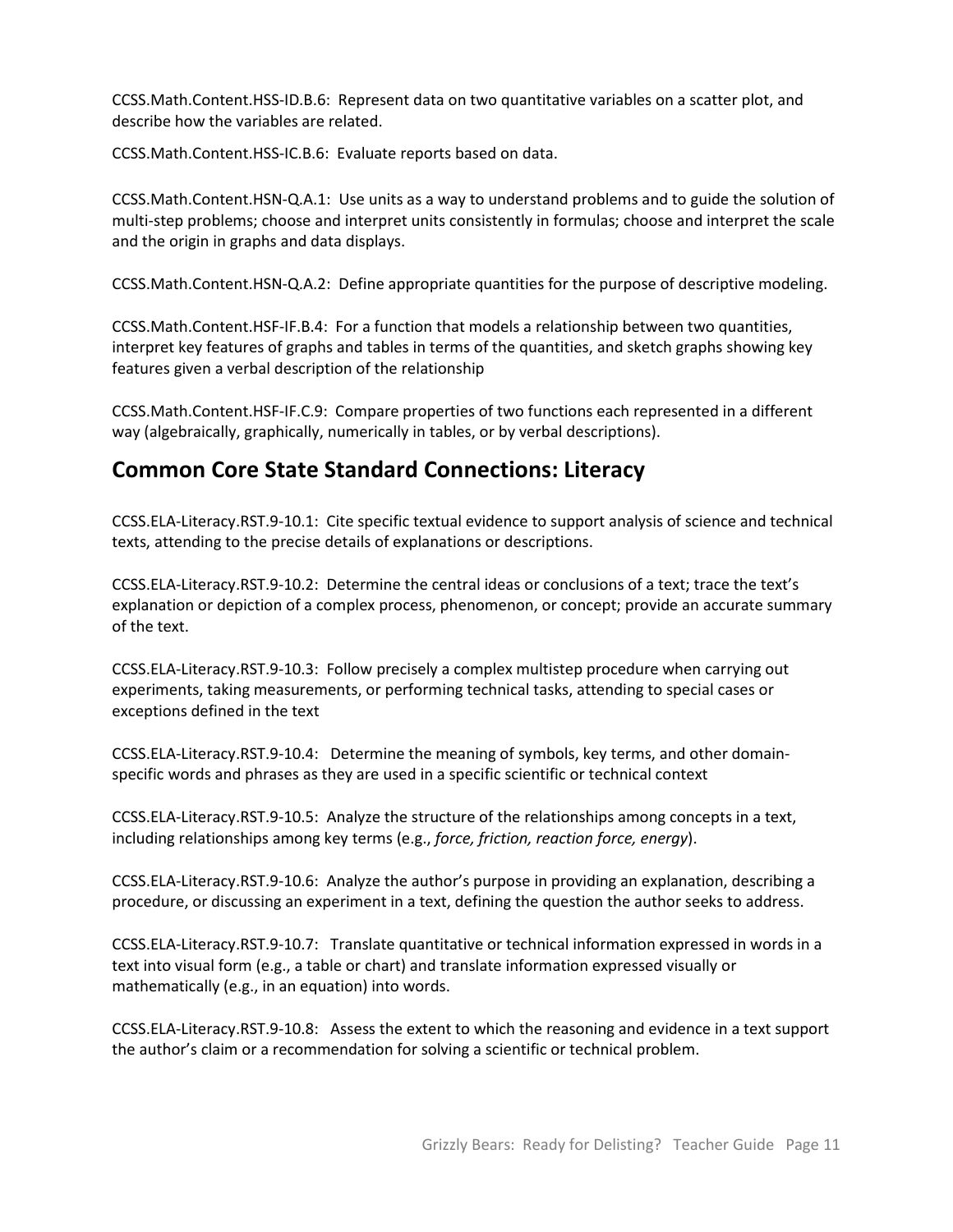[CCSS.ELA-Literacy.RST.9-10.9:](http://www.corestandards.org/ELA-Literacy/RST/9-10/9/) Compare and contrast findings presented in a text to those from other sources (including their own experiments), noting when the findings support or contradict previous explanations or accounts.

# **NSES National Science Standards**

Standard A: Science as Inquiry 1-6

- 1. Identify questions and concepts that guide scientific investigations (STEM)
- 2. Design and conduct scientific investigations (STEM)
- 3. Use technology and mathematics to improve investigations and communications (STEM)
- 4. Formulate and revise scientific explanations and models using logic and evidence (STEM)
- 5. Recognize and analyze alternative explanations and models (STEM)
- 6. Communicate and defend a scientific argument (STEM)

Standard C: Life Science 6; Students will understand the behavior of organisms (STEM)

Standard G: History and Nature of Science 3; Students will understand connection to historical perspectives (STEM)

# **National Math Standards NCTM**

Standard 4: Measurement (STEM)

a. Understand measurable attributes of objects and the units, systems and the processes of measurement (STEM)

Standard 5: Data Analysis and Probability

- a. [Formulate questions](http://www.nctm.org/standards/content.aspx?id=318#formulate) that can be addressed with data and collect, organize, and display relevant data to answer them
- b. [Select and use](http://www.nctm.org/standards/content.aspx?id=318#select) appropriate statistical methods to analyze data
- c. [Develop and evaluate](http://www.nctm.org/standards/content.aspx?id=318#develop) inferences and predictions that are based on data
- d. [Understand and apply](http://www.nctm.org/standards/content.aspx?id=318#understand) basic concepts of probability

Standard 6: Process

- Build new mathematical knowledge through problem solving
- Solve problems that arise in mathematics and in other contexts
- Apply and adapt a variety of appropriate strategies to solve problems
- Monitor and reflect on the process of mathematical problem solving

### **Reasoning and Proof**

Make and investigate mathematical conjectures